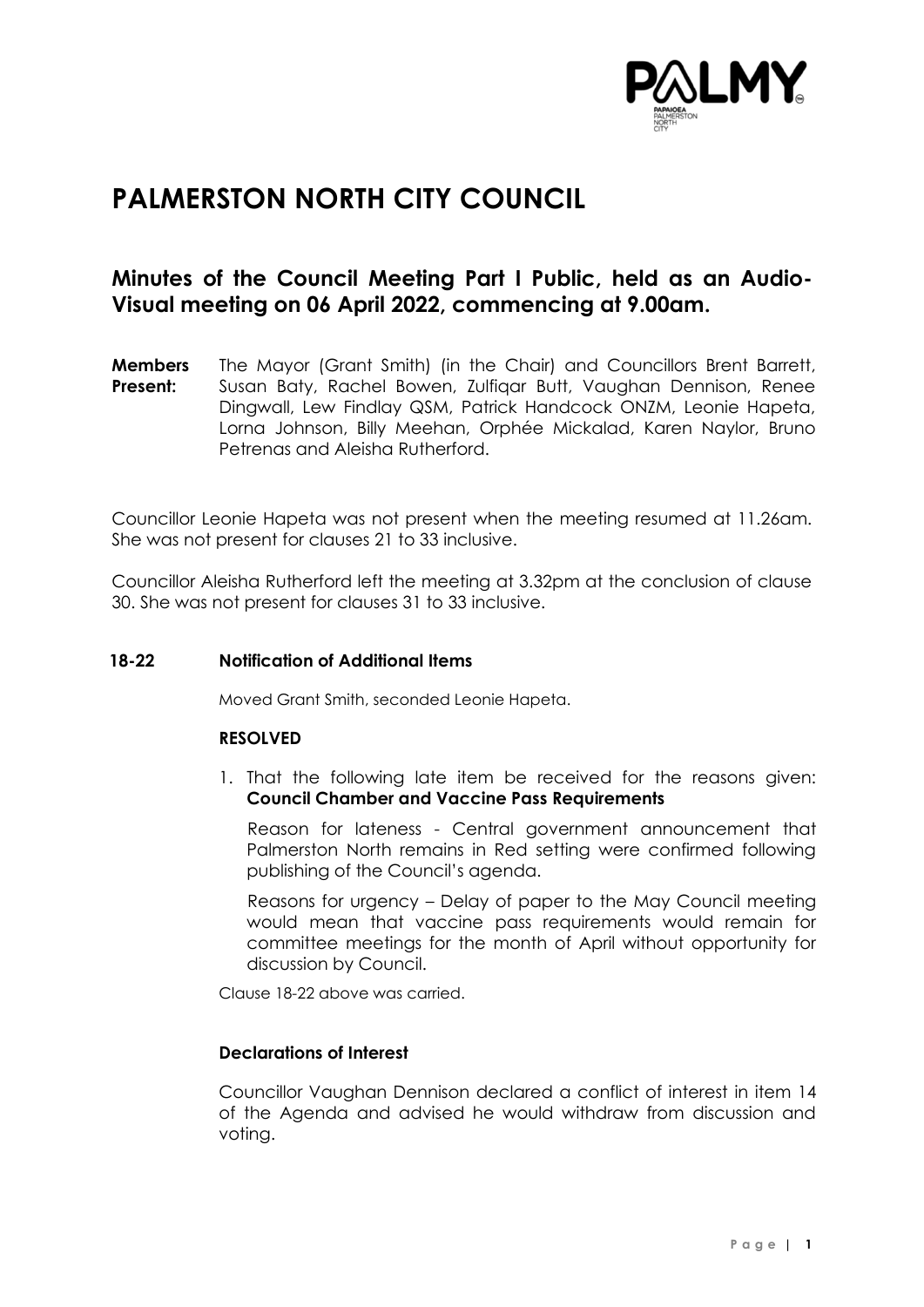

### **19-22 Farewell to the Chief Executive, Heather Shotter**

The Mayor and Deputy Mayor referred to the resignation of Chief Executive, Heather Shotter.

Ms Shotter was the city's ninth Chief Executive and the first female in that position. She served the city operationally as our management leader for four and a half years.

Through Ms Shotter's time at Council we have seen the creation of the Executive Leadership Team, aligning job titles and executive positions with colleagues in other cities; the beefing up of the Marketing and Communications team; a remuneration review and a major lift in capital works over the years, to name a few.

There have been many changes during her leadership with some highlights including:

- The Iwi Partnership in 2019 we took a big step forward in recognising our relationship with mana whenua Rangitāne and signed the partnership agreement, which instigated the comanagement of Te Motu o Poutoa.
- Led the rebrand and introduction of Palmy, claiming that as the city's identity and also a new strategic position focusing on food innovation, ensuring that we are known as the food innovation city of New Zealand and the world. Defining the work that we did under the Palmy branding brought clarity and life to the mahi that we as an organisation do and it encourages pride in our community.
- In terms of the city's reputation we have seen a significant change in the last few years in the perception and representation of the city, both as an organisation but also as Palmy locally and at a national level.
- Led the Regional Spatial Plan and initiated the Distribution Hub Master Plan.
- Carried out Streets for People.
- Led the organisation through a pandemic.
- Took challenges head on and encouraged staff in their roles and lifted standards across the organisation.

Ms Shotter was acknowledged for her contribution to the city, this organisation and our community and was wished all the very best in her new role.

Councillors spoke to the meeting giving their own words of farewell.

Moved Grant Smith, seconded Aleisha Rutherford.

#### **RESOLVED**

1. That the Council receive the presentation for information.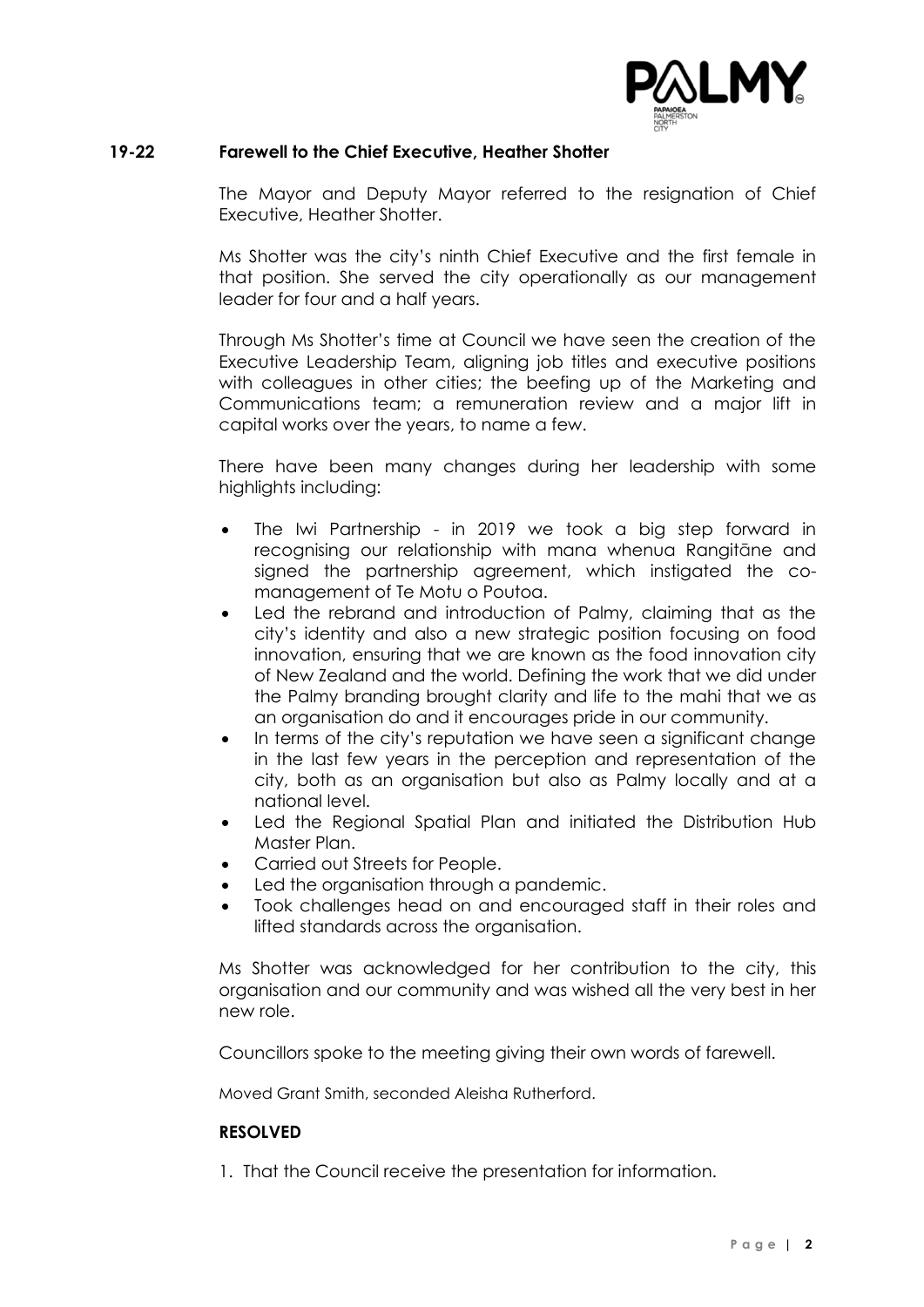

Clause 19-22 above was carried.

### **20-22 Confirmation of Minutes**

Moved Grant Smith, seconded Aleisha Rutherford.

### **RESOLVED**

1. That the minutes of the Council meeting of 2 March 2022 Part I Public, subject to the amendment to change Councillor Renee Dingwall's vote on clause 4.1-22 to 'against', and the extraordinary meeting of 16 March 2022 Part I Public be confirmed as true and correct records.

Clause 20-22 above was carried.

## **REPORTS**

### **21-22 Draft Signs and Use of Public Places Bylaw Amendment (e-scooters) - Approval for Consultation**

Report, presented by Julie Macdonald, Strategy & Policy Manager and Peter Ridge, Senior Policy Analyst.

Moved Renee Dingwall, seconded Karen Naylor.

### **RESOLVED**

1. That we do not limit the amount of e-scooter operations, or the amount of scooters in the city this year, and that the Chief Executive report back in a years' time with more data and look at consulting then.

Clause 21-22 above was carried 11 votes to 5, the voting being as follows:

#### **For:**

The Mayor (Grant Smith) and Councillors Brent Barrett, Susan Baty, Rachel Bowen, Renee Dingwall, Lew Findlay QSM, Leonie Hapeta, Billy Meehan, Orphée Mickalad, Karen Naylor and Bruno Petrenas.

#### **Against:**

Councillors Zulfiqar Butt, Vaughan Dennison, Patrick Handcock ONZM, Lorna Johnson and Aleisha Rutherford.

Moved Lorna Johnson, seconded Brent Barrett.

#### **Note:**

On a motion that the Consultation Document – Signs and Use of Public Places Bylaw Amendment (e-scooters), as attached as Attachment 1, be approved for public consultation, subject to an amendment to the Administration Manual under Part five, Licensing terms, change the maximum licenses to three and the maximum number of devices that may be deployed to licence-holders to 1,200, the motion was tied 8 votes to 8. The chairperson declared the motion lost, the voting being as follows: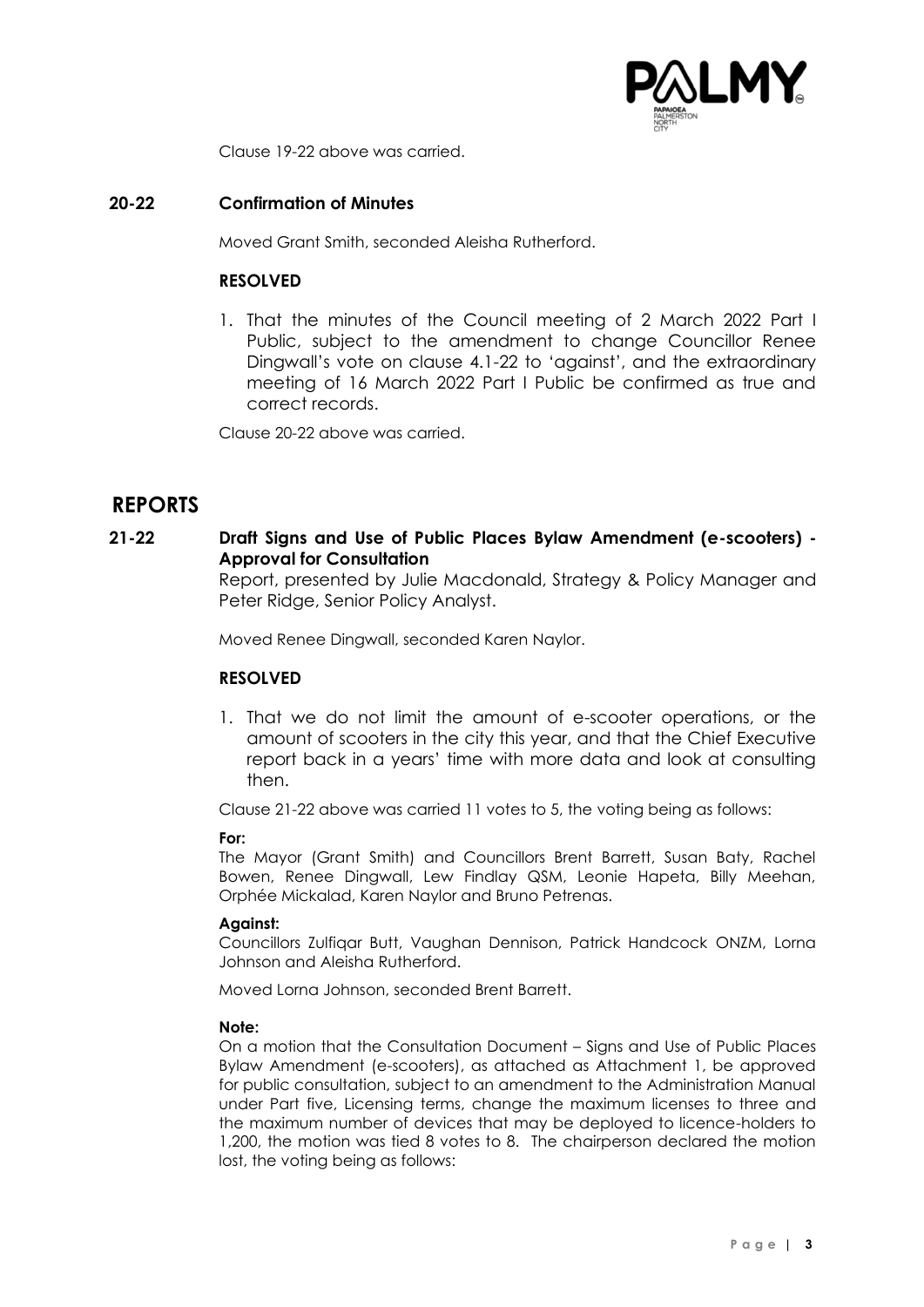

#### **For:**

Councillors Brent Barrett, Rachel Bowen, Zulfiqar Butt, Vaughan Dennison, Patrick Handcock ONZM, Lorna Johnson, Billy Meehan and Aleisha Rutherford.

#### **Against:**

The Mayor (Grant Smith) and Councillors Susan Baty, Renee Dingwall, Lew Findlay QSM, Leonie Hapeta, Orphée Mickalad, Karen Naylor and Bruno **Petrenas** 

The meeting adjourned at 11.10am. The meeting resumed at 11.26am. Councillor Leonie Hapeta was not present when the meeting resumed.

#### **22-22 Infrastructure Capital Works Dashboard January 2022**

Memorandum, presented by Sue Kelly, Acting Manager Project Management Office.

Moved Vaughan Dennison, seconded Karen Naylor.

### **RESOLVED**

1. That Council receive the memorandum titled 'Infrastructure Capital Works Dashboard January 2022', presented to Council on 6 April 2022.

Clause 22-22 above was carried.

#### **23-22 Deliverability Planning in Response to Covid - Briefing**

Memorandum, presented by Sarah Sinclair, Chief Infrastructure Officer.

Moved Vaughan Dennison, seconded Karen Naylor.

### **RESOLVED**

- 1. That Council note the update on actions undertaken to date to improve deliverability outcomes due to the impacts of Covid-19 and the resulting increased supply chain risks, particularly focussing on maintaining essential provision of services.
- 2. That Council note that should rapid approval of contract awards above the Chief Executive's delegation be needed, then an extraordinary meeting of Finance & Audit Committee or Council (depending on level of financial delegation required) will be called.

Clause 23-22 above was carried.

### **24-22 Update on the Main Street West Cycleway**

Memorandum, presented by Adam Jarvis, Senior Climate Change Advisor and Sandra King, Acting Group Manager - Transport and Development.

Moved Brent Barrett, seconded Lorna Johnson.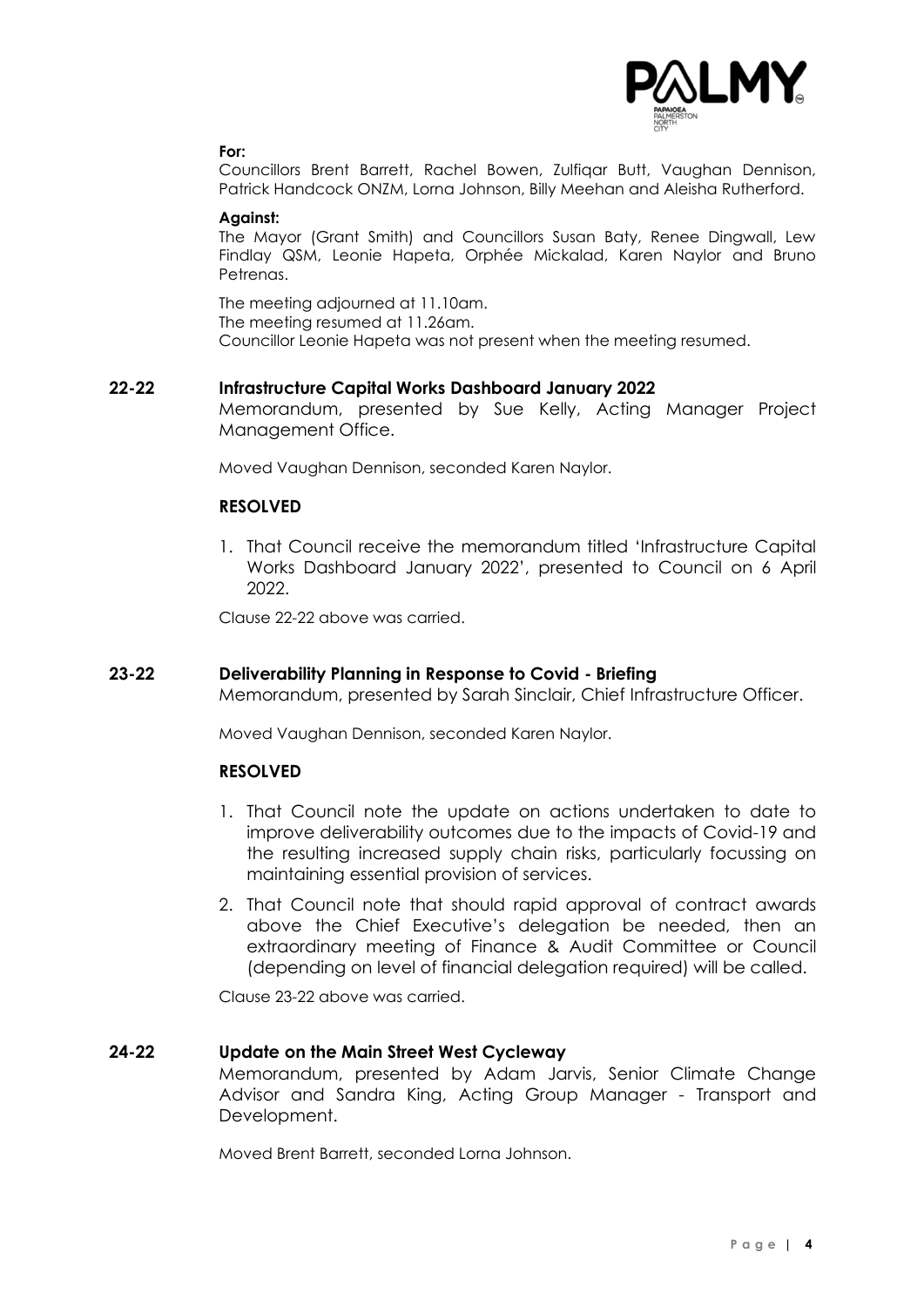

### **RESOLVED**

1. That the Chief Executive direct Officers to report back to the Infrastructure Committee on community feedback to a permanent design solution, and the final design detail, before implementation; and that all community feedback related to the permanent design solution be made publicly available.

Clause 24-22 above was carried.

Moved Grant Smith, seconded Karen Naylor.

### **RESOLVED**

2. That Council removes the 'planter boxes' as soon as practicable and replaces immediately with an alternative solution before the permanent cycleway is in place.

Clause 24-22 above was carried 13 votes to 2, the voting being as follows:

#### **For:**

The Mayor (Grant Smith) and Councillors Susan Baty, Rachel Bowen, Zulfiqar Butt, Vaughan Dennison, Lew Findlay QSM, Patrick Handcock ONZM, Lorna Johnson, Billy Meehan, Orphée Mickalad, Karen Naylor, Bruno Petrenas and Aleisha Rutherford.

#### **Against:**

Councillors Brent Barrett and Renee Dingwall.

The meeting adjourned at 1.29pm. The meeting resumed at 2.31pm.

#### **25-22 Shareholding in FoodHQ Innovation Limited**

Memorandum, presented by Sheryl Bryant, Assistant Chief Executive.

Moved Grant Smith, seconded Rachel Bowen.

### **RESOLVED**

- 1. That the Council make application to be a shareholder of FoodHQ Innovation Limited as contemplated in the Memorandum of Understanding attached to the report "Shareholding in FoodHQ Innovation Limited" considered at the meeting of the Council on 6 April 2022.
- 2. That the Chief Executive be authorised to take all steps necessary to facilitate this including signing appropriate documentation.
- 3. That the Acting Chief Executive be appointed on an interim basis for a period of twelve months as the Council's nominated director for FoodHQ Innovation Limited with the position to be reviewed prior to the expiration of that period.

Clause 25-22 above was carried.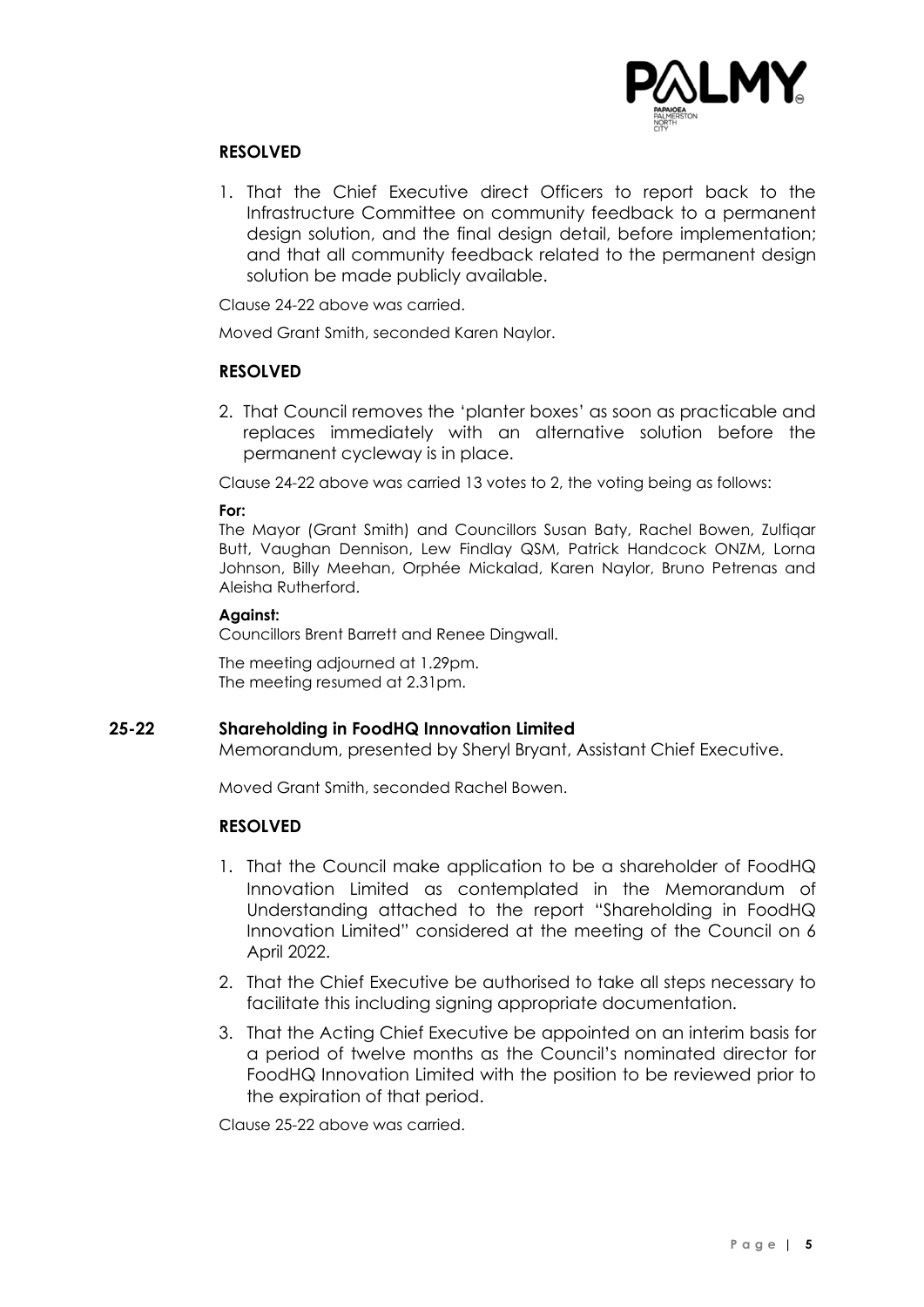

### **26-22 Trustee for Caccia Birch Trust Board**

Memorandum, presented by Hannah White, Democracy & Governance Manager.

Moved Rachel Bowen, seconded Grant Smith.

### **RESOLVED**

- 1. That the Council resolve to appoint one councillor onto the Caccia Birch Trust Board for a term ending 1 August 2022.
- 2. That expressions of interest from councillors interested in being appointed to the Caccia Birch Trust Board be sought, and recommendations be brought to Council on 4 May 2022.

Clause 26-22 above was carried.

### **27-22 Exemption of the Manawatū-Wanganui Disaster Relief Fund from being a Council Controlled Organisation**

Memorandum, presented by Hannah White, Democracy & Governance Manager.

Moved Grant Smith, seconded Aleisha Rutherford.

### **RESOLVED**

1. That Council exempt the Manawatū-Wanganui Disaster Relief Fund from being a Council Controlled Organisation for a further three years.

Clause 27-22 above was carried.

#### **Note:**

Councillor Vaughan Dennison declared a conflict of interest and withdrew from discussion and voting on the above clause.

### **28-22 Council Chamber and vaccine pass requirements**

Moved Grant Smith, seconded Karen Naylor.

### **RESOLVED**

1. That Council suspend Standing Order 2.24.4 Council may revoke or alter any previous decision for the duration of Item 26: Council Chamber vaccine pass requirements.

Clause 28-22 above was carried.

Moved Grant Smith, seconded Patrick Handcock ONZM.

2. That the vaccine pass requirement for access to the Council Chamber be removed.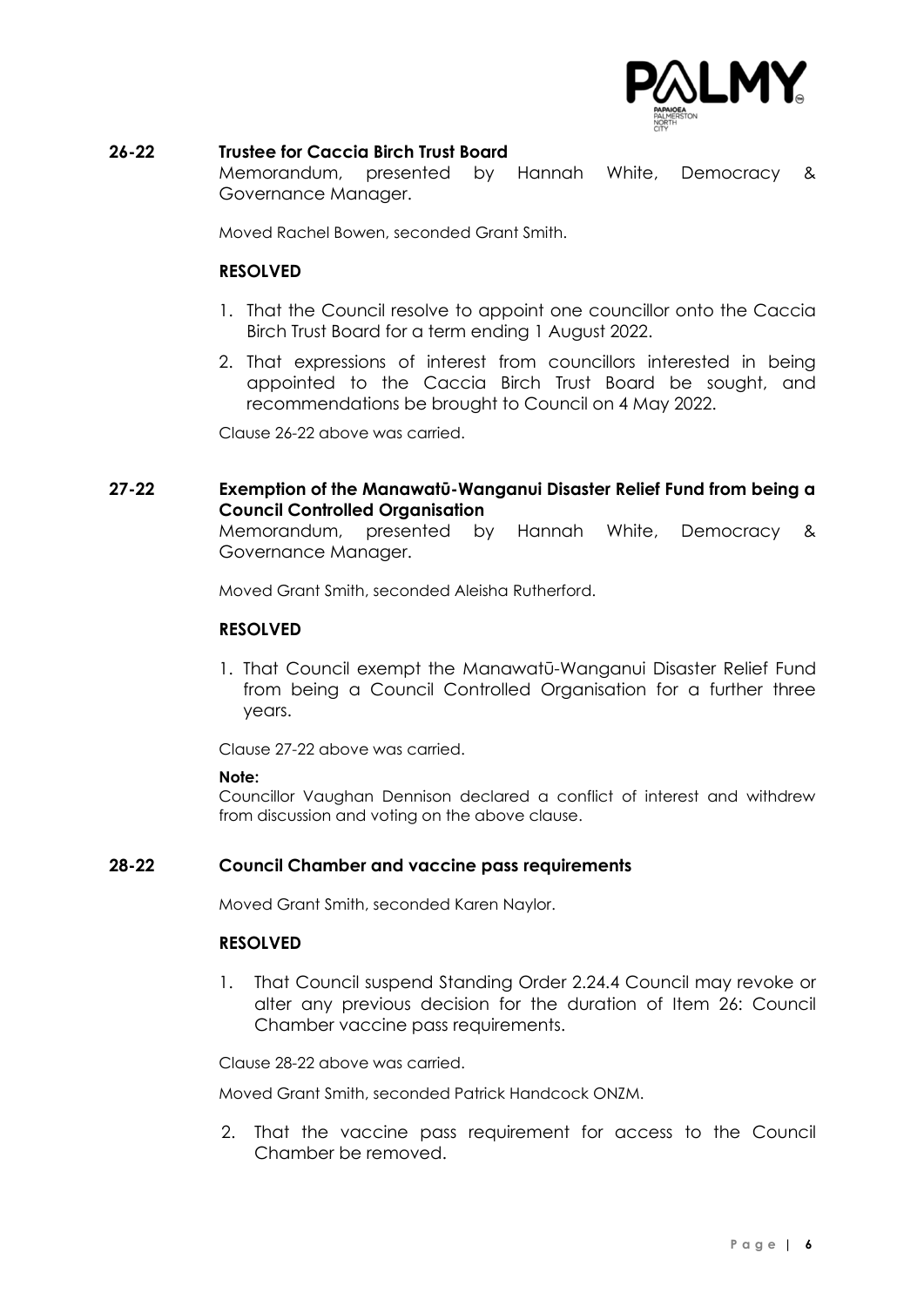

Clause 28-22 above was carried.

### **29-22 Work Schedule**

Moved Grant Smith, seconded Karen Naylor.

### **RESOLVED**

1. That the Council receive its Work Schedule dated April 2022.

Clause 29-22 above was carried.

# **RECOMMENDATIONS FROM COMMITTEE MEETINGS**

**30-22 Community Development Committee Part I Public - 9 March 2022** Consideration was given to Community Development Committee recommendations as appended to these minutes.

Moved Lorna Johnson, seconded Rachel Bowen.

### **RESOLVED**

- **1. Night Shelter – Options, costs and timeframes for a feasibility study**
- 1. That the Council direct the Chief Executive to proceed with Option 1A in the 21-22 financial year with funding of \$100,000 for the Night Shelter feasibility study coming from the operational surplus and report back to Community Development Committee in the first quarter of the 22-33 year.

Clause 30-22 above was carried.

#### **31-22 Planning & Strategy Committee Part I Public - 9 March 2022**

Consideration was given to Planning & Strategy Committee recommendations as appended to these minutes.

Moved Aleisha Rutherford, seconded Patrick Handcock ONZM.

### **RESOLVED**

#### **1. Options to address 'street racer' issues**

- 5. That Council endorse *Option 1: Limit access to Works Road through a bylaw* as described in the Memorandum dated 9 March and entitled 'Options to address 'street racer' issues.
- 6. That unbudgeted expenditure of \$30,000 be approved to enable a Traffic and Parking Bylaw review to be brought forward to 2021/2022 – 2022/2023.
- 7. That unbudgeted expenditure of \$50,000 be approved to enable the implementation of *Option 6a: Physical deterrent (installation of*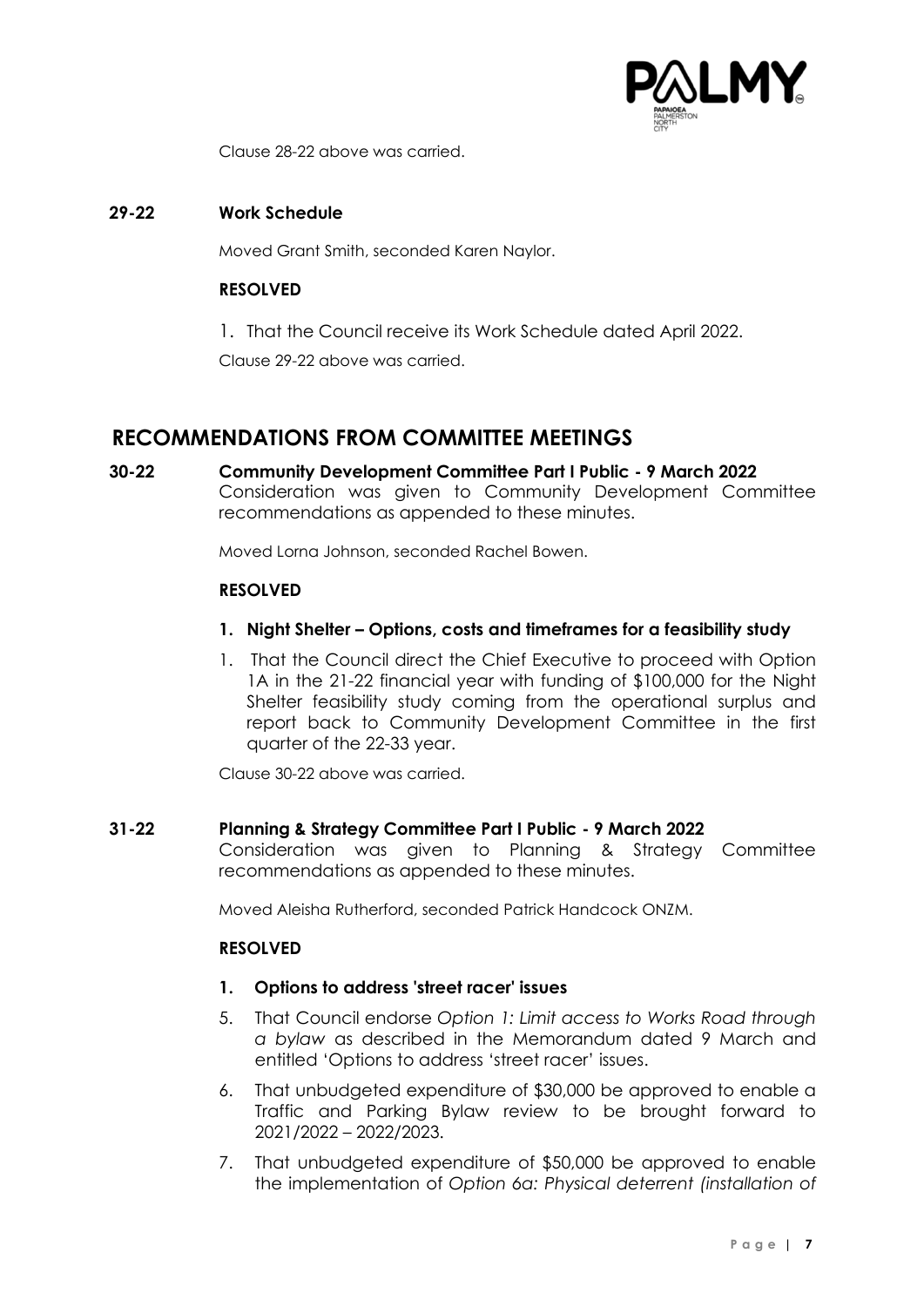

*speed humps)* at additional locations (where appropriate).

### **2. Infrastructure to support Proposed Plan Change G: Aokautere Growth**

- 1. That the Committee receives the memorandum entitled 'Infrastructure to Support Proposed Plan Change G: Aokautere Growth' presented to the 9 March 2022 Planning & Strategy Committee.
- 2. That the Council endorses the need to fund and provide adequate infrastructure to support development of land in Aokautere in order to give effect to key strategy and policy documents including the Innovative and Growing City Strategy, the City Growth Plan and National Policy Statement on Urban Development 2020.
- 3. That if Proposed Plan Change G: Aokautere Growth is approved for consultation under the First Schedule of the Resource Management Act 1991, the Chief Executive be directed to prepare infrastructure work programmes required for land transport and stormwater to be included in the 2024 Long Term Plan prior to the hearing for Plan Change G: Aokautere Growth.
- 4. That the Chief Executive be directed to provide information relating to the description, timing and quantum of the infrastructure work programmes to enable growth in Aokautere at the 14 September 2022 Planning and Strategy Committee.
- 5. That in advance of the hearing for Proposed District Plan Change G: Aokautere Growth the Chief Executive be directed to explore opportunities for Waka Kotahi to fund and/or co-fund transport infrastructure upgrades to enable development in Aokautere.

### **3. Deliberations Report - Draft Support and Funding Policy 2022**

- 1. That the Council adopt the Support and Funding Policy 2022, Attachment 2 of the Memorandum entitled 'Deliberations Report – Draft Support and Funding Policy 2022' dated 9 March 2022.
- 2. That the Support and Funding Policy 2022, Attachment 2 of the Memorandum entitled 'Deliberations Report – Draft Support and Funding Policy 2022' dated 9 March 2022, replaces the Community Funding Policy 2018.
- 3. That the Chief Executive Officer prepare an implementation and monitoring plan for the proposed Support and Funding Policy 2022.
- 4. That a Sector Lead Partnership Fund is referred to the 2024-2034 10- Year Plan process for consideration as a separate budget item.
- 5. That the Chief Executive trial the Sector Lead Partnership Agreements, using the funding that has already been assigned to these organisations through the 2022 allocations from the SPG fund,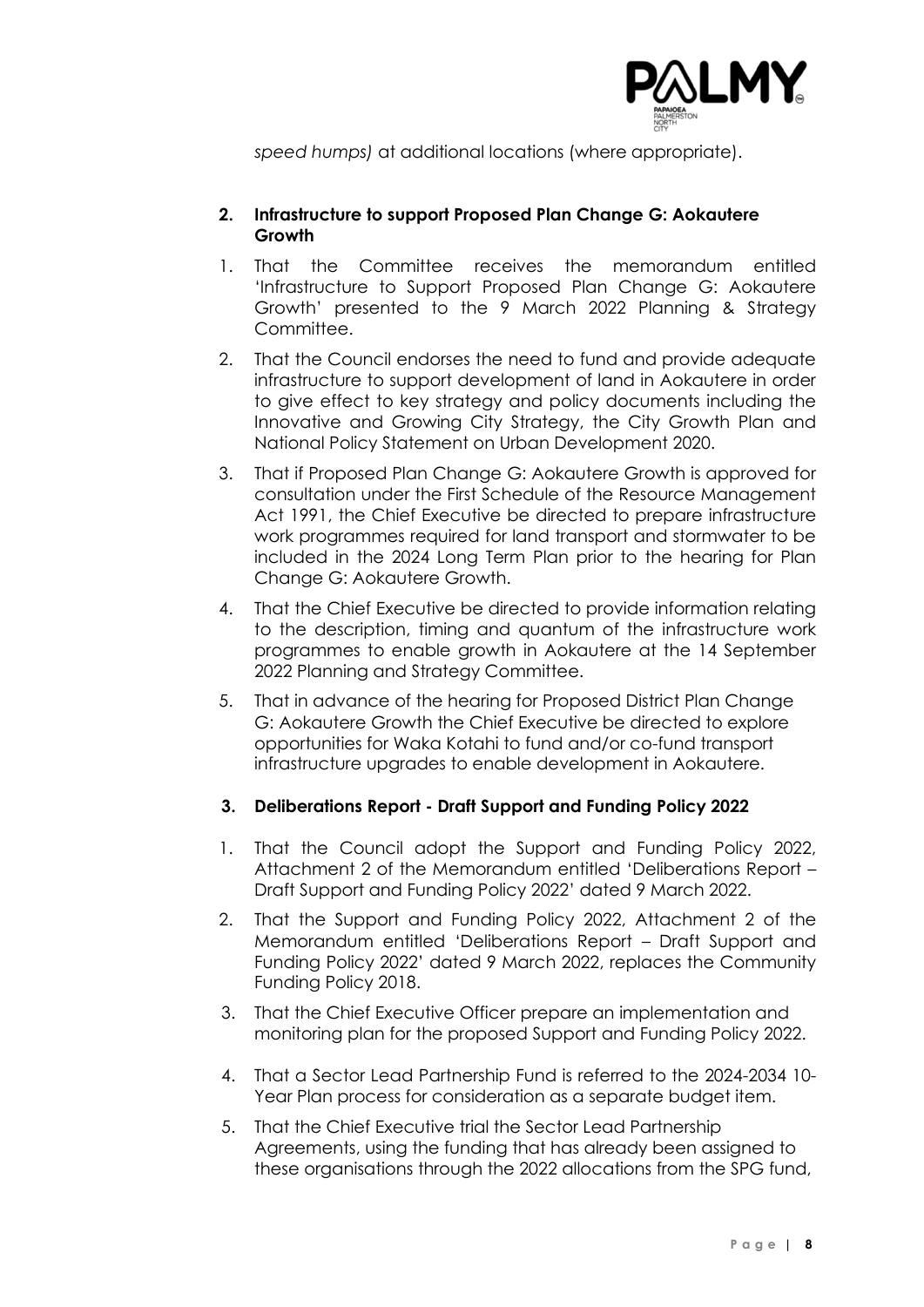

and report back to Community Development Committee prior to the development of the next 10 year plan. And delete the line on top of page 89 'once Council has determined a funding source for any sector lead arrangements'.

Clause 31-22 above was carried.

Moved Grant Smith, seconded Vaughan Dennison.

### **Note:**

On a motion that an amendment be made to clause 12-22, Deliberations Report – Draft Support Funding Policy 2022, recommendation 1 to add "subject to the words 'but not limited to' be added after the word '\$30,000' to section 7, clause 15 – Major Events Fund, of the Support and Funding Policy 2022 and that the words 'but not limited to' be added after the word '\$10,000' to section 7, clause 17 – Sponsorship Fund, of the Support and Funding Policy 2022." the motion was lost 6 votes to 9, the voting being as follows:

### **For:**

The Mayor (Grant Smith) and Councillors Vaughan Dennison, Lew Findlay QSM, Billy Meehan, Orphée Mickalad and Bruno Petrenas.

### **Against:**

Councillors Brent Barrett, Susan Baty, Rachel Bowen, Zulfiqar Butt, Renee Dingwall, Patrick Handcock ONZM, Lorna Johnson, Karen Naylor and Aleisha Rutherford.

Councillor Aleisha Rutherford left the meeting at 3.32pm.

### **32-22 Finance & Audit Committee Part I Public - 23 March 2022**

Consideration was given to Finance & Audit Committee recommendations as appended to these minutes.

Moved Susan Baty, seconded Karen Naylor.

### **RESOLVED**

### **1. Palmerston North Airport Ltd - Interim Report for 6 months to 31 December 2021**

1. That Council receive the Interim Report and Financial Statements of Palmerston North Airport Ltd for the period ended 31 December 2021, presented to the Finance & Audit Committee on 23 March 2022.

### **2. Palmerston North Airport Ltd - Draft Statement of Intent for 2022/23**

1. That Council receive the Palmerston North Airport Ltd (PNAL) draft Statement of Intent for 2022/23, presented to the Finance & Audit Committee on 23 March 2022, and PNAL be advised that Council supports the proposed direction and implementation strategy.

### **3. Debt funding arrangements for Palmerston North Airport Ltd - Loan Facility Agreement**

1. That the loan facility agreement (attached) that would enable the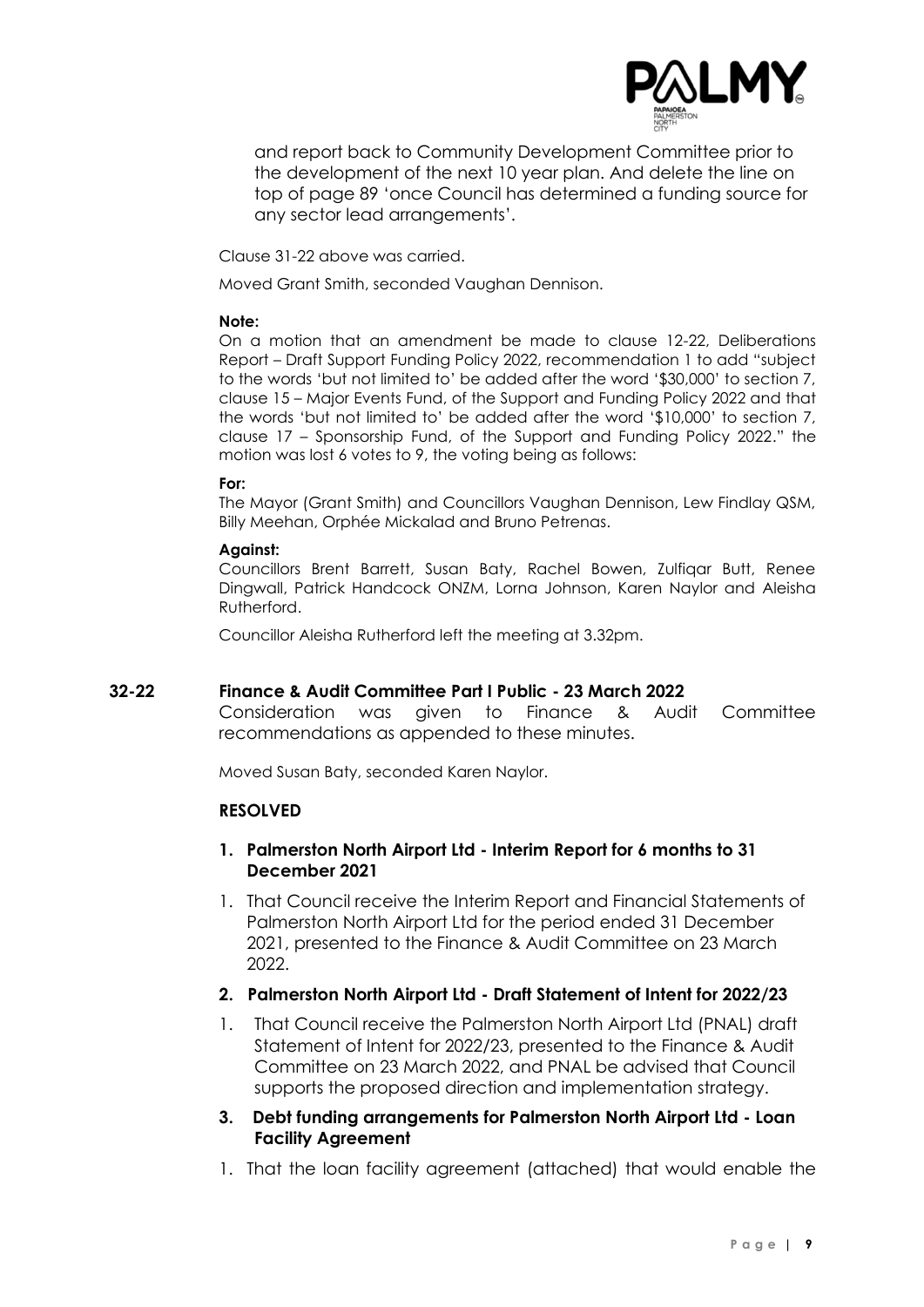

Council to borrow sums from the Local Government Funding Agency and on-lend to Palmerston North Airport Limited in the form of fixed rate unsecured debt be approved.

- 2. That the Chief Executive be authorised to approve amendments to the agreement (if required) to address the way in which Local Government Funding Agency Borrower Notes are treated between the parties, or as a consequence of annual reviews.
- 3. That the Chief Executive be authorised to enter transactions contemplated by the loan agreement of amounts not exceeding \$10 million in advance of the approval of the final Statement of Intent each year, and subsequently transactions not exceeding the maximum term debt for each year as outlined in the adopted Statement of Intent.

### **4. Fees and Charges Review**

3. That Council receive the report titled 'Fees and Charges Review', presented to the Finance & Audit Committee on 23 March 2022, and that the current status of fees and charges be noted.

### Trade Waste

4. That the proposal to adopt updated fees and charges for Trade Waste services effective from 1 July 2022 as attached in Appendix 2, be approved for public consultation and the Chief Executive be authorised to undertake the necessary consultative process under sections 82 and 150 of the Local Government Act 2002.

### Environmental Health

5. That the fees and charges for Environmental Health Services (in terms of regulation 7 of the Health (Registration of Premises) Regulations 1966) as proposed in Appendix 5, be adopted and following public notification, take effect from 1 July 2022.

### Animal Control

6. That the fees and charges for the Impounding of Animals (in terms of section 14 of the Impounding Act 1955) and for Dog Registration and Dog Impounding (in terms of sections 37 and 68 of the Dog Control Act 1996) as proposed in Appendix 6 be adopted, and following public notification, take effect from 1 July 2022.

### Burial & Cremation

7. That the fees and charges for Burial and Cremation, as proposed in Appendix 7 be adopted and following public notification, take effect from 1 July 2022.

### Service Connections

8. That the fees and charges for Service Connections, as proposed in Appendix 8 be adopted and take effect from 1 July 2022.

### Resource Recovery/Waste Management

9. That the changes to fees and charges for Resource Recovery/Waste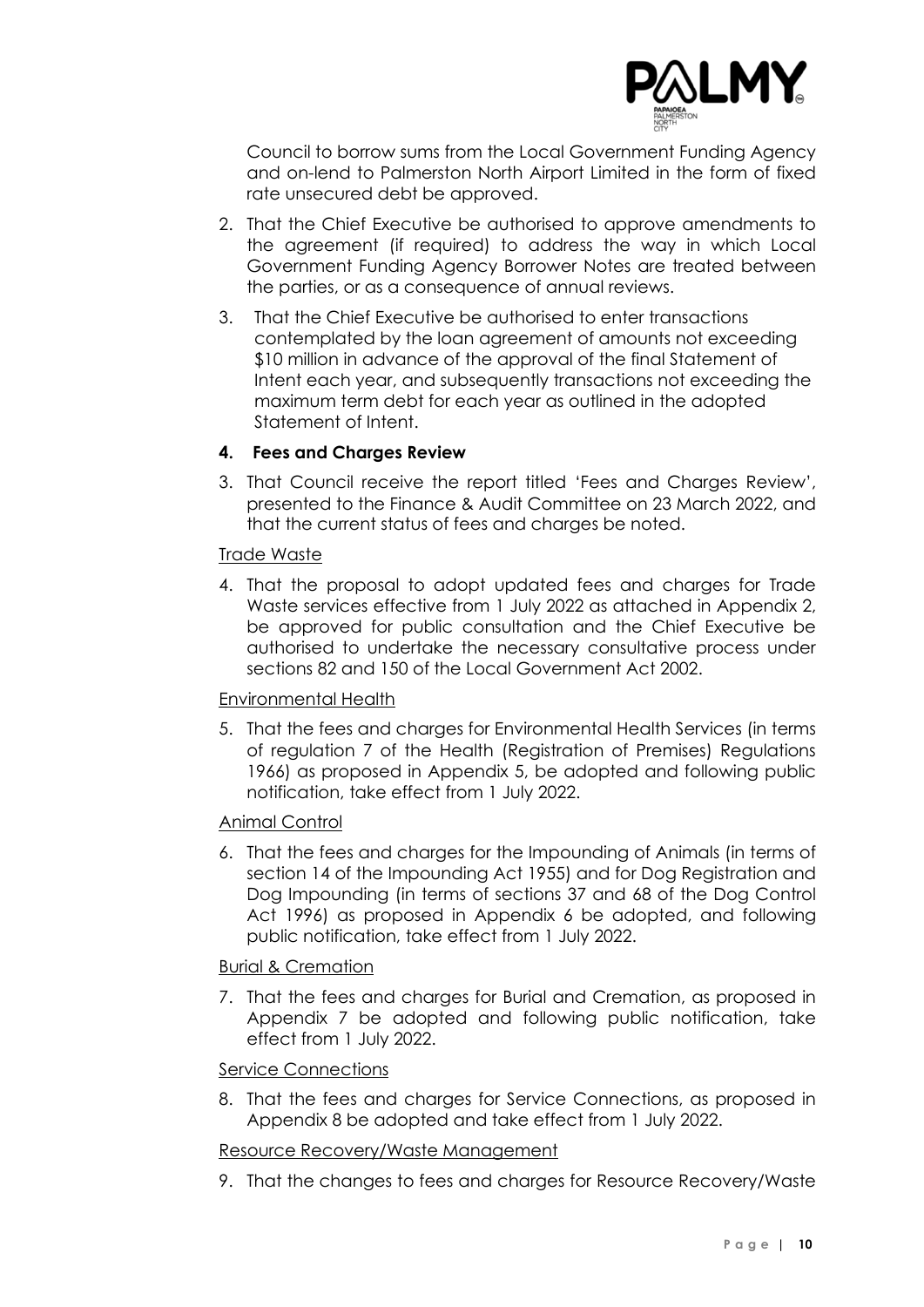

Management relating to the recycling of tyres as proposed in Appendix 9 be adopted and take effect from 1 July 2022.

### Sportsfields

10. That the fees and charges for Sportsfields as proposed in Appendix 10 be adopted and take effect from 1 July 2022.

### Backflow Prevention

11. That the fees and charges for Backflow Prevention testing and maintenance as proposed in Appendix 11 be adopted and take effect from 1 July 2022.

### Corridor Access Request

12. That the fees and charges for Corridor Access Requests as proposed in Appendix 12 be adopted and take effect from 1 July 2022.

### **5. Variations to Operating Budget**

- 1. That Council receive the memorandum titled 'Variations to Operating Budget' presented to the Finance & Audit Committee on 23 March 2022.
- 2. That Council note and approve bringing forward capital expenditure of \$1m from 2022/23 into 2021/22 for Programme 1879 - Council's Plant and Vehicle Replacements.

### **6. Variations to Operating Budget**

- 1. That Council receive the memorandum titled 'Variations to Operating Budget' presented to the Finance & Audit Committee on 23 March 2022.
- 2. That Council note and approve bringing forward capital expenditure of \$1m from 2022/23 into 2021/22 for Programme 1879 - Council's Plant and Vehicle Replacements.

### **7. Ashhurst Domain**

1. That Council retain the ex-café building within Ashhurst Domain and seek to lease the building once the review of Ashhurst Domain Reserve Management Plan is completed.

Clauses 32-22 to 30.7-22 above were carried.

Moved Susan Baty, seconded Karen Naylor.

### **RESOLVED**

### **8. Colquhoun Park - Proposal to grant a lease on reserve land to Manawatu Softball Association Incorporated and Freyberg Old Boys' Rugby Football Club Incorporated**

1. That Council approve entering a new lease with Manawatu Softball Association and Freyberg Old Boys' Rugby Club Incorporated for part of the Colquhoun Park Pavilion, 134-136 Fairs Road, Palmerston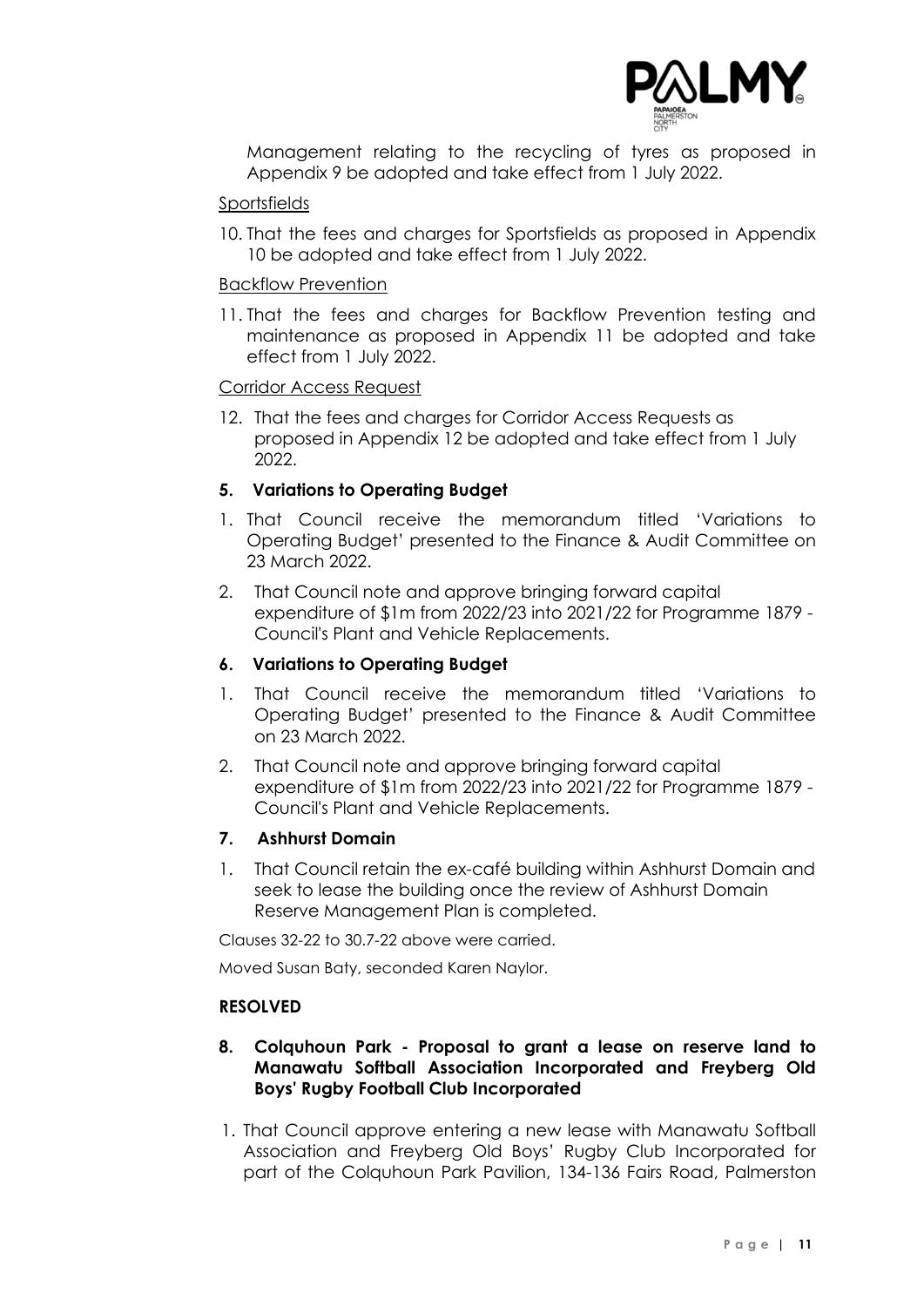

North, in accordance with Section 54 of the Reserves Act 1977.

Clause 32-22 above was carried.

#### **Note:**

Councillor Vaughan Dennison did not participate in the vote.

Moved Susan Baty, seconded Karen Naylor.

### **RESOLVED**

### **9. Fees and Charges Review**

### Planning & Miscellaneous

1. That the Statement of Proposal (and the associated summary) to adopt updated fees and charges for Planning Services and Miscellaneous Services effective from 1 July 2022 as attached in Appendix 3, be approved for public consultation and the Chief Executive be authorised to undertake the necessary consultative process under sections 83 and 150 of the Local Government Act 2002.

### Building

2. That the fees and charges for Building Services, as proposed in Appendix 4 be adopted and following public notification take effect from 1 July 2022.

Clause 32-22 above was carried.

### **Against:**

Councillor Vaughan Dennison.

### **33-22 Environmental Sustainability Committee Part I Public - 30 March 2022**

Consideration was given to Environmental Sustainability Committee recommendations as appended to these minutes.

Moved Brent Barrett, seconded Zulfiqar Butt.

### **RESOLVED**

### **10. Confirmation of Gross vs Net Organisational Emissions Reporting**

- 1. That the Eco City strategy target of a 30% reduction in citywide carbon emissions is confirmed to relate to 'net' emissions, inclusive of sequestered carbon.
- 2. That the Council's own organisational emission progress is confirmed to relate to 'net' emissions, inclusive of sequestered carbon.

### **11. Low Carbon Roadmap**

1. That the Council endorse the flowchart detailed in the Low Carbon Roadmap attached to the memorandum titled 'Low Carbon Roadmap' presented to the 30 March 2022 Environmental Sustainability Committee.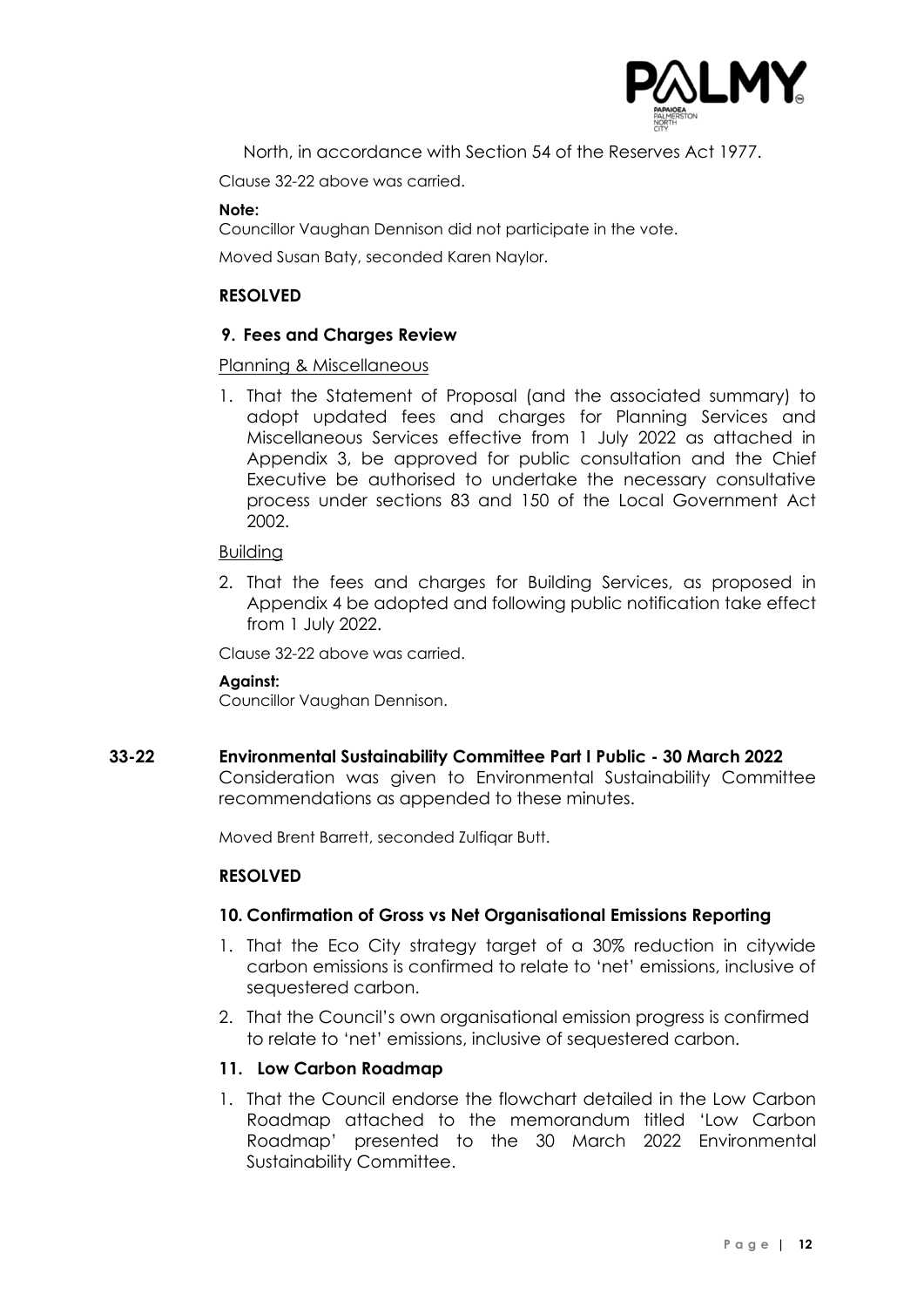

- 2. That the Council endorse the three approaches (listed in 2.14):
	- Internal Asset Value Optimisation
	- Carbon Neutral Programme Development
	- Citywide Reduction Projects that complement National Direction
- 3. That the Chief Executive continues to develop the Low Carbon Roadmap and report to Council in 2023 with specific options and actions to achieve the city-wide goal of 30% reduction in emissions by 2031, and that the proposed scope and methodology for that report be presented to the Environmental Sustainability Committee in September 2022.

Clause 33-22 above was carried.

# **EXCLUSION OF PUBLIC**

### **34-22 Recommendation to Exclude Public**

Moved Grant Smith, seconded Vaughan Dennison.

### **RESOLVED**

"That the public be excluded from the following parts of the proceedings of this meeting listed in the table below.

The general subject of each matter to be considered while the public is excluded, the reason for passing this resolution in relation to each matter, and the specific grounds under Section 48(1) of the Local Government Official Information and Meetings Act 1987 for the passing of this resolution are as follows:

| <b>General subject of each</b><br>matter to be considered |                                                                                      | <b>Reason for passing</b><br>this resolution in<br>relation to each<br>matter                                 | Ground(s) under<br>Section 48(1) for<br>passing this resolution |
|-----------------------------------------------------------|--------------------------------------------------------------------------------------|---------------------------------------------------------------------------------------------------------------|-----------------------------------------------------------------|
| 21.                                                       | Minutes of the ordinary<br>meeting - Part II<br>Confidential - 2 March<br>2022       | For the reasons set<br>out in the ordinary<br>minutes of 2 March<br>2022, held in public<br>present.          |                                                                 |
| 22.                                                       | Minutes of the<br>extraordinary meeting -<br>Part II Confidential - 16<br>March 2022 | For the reasons set<br>out in the<br>extraordinary<br>minutes of 16<br>March 2022, held in<br>public present. |                                                                 |
| 23.                                                       | Tender Award –<br>Contract 04113<br>Transport and Three                              | Third Party<br>Commercial and<br><b>Negotiations</b>                                                          | s7(2)(b)(ii) and s7(2)(i)                                       |